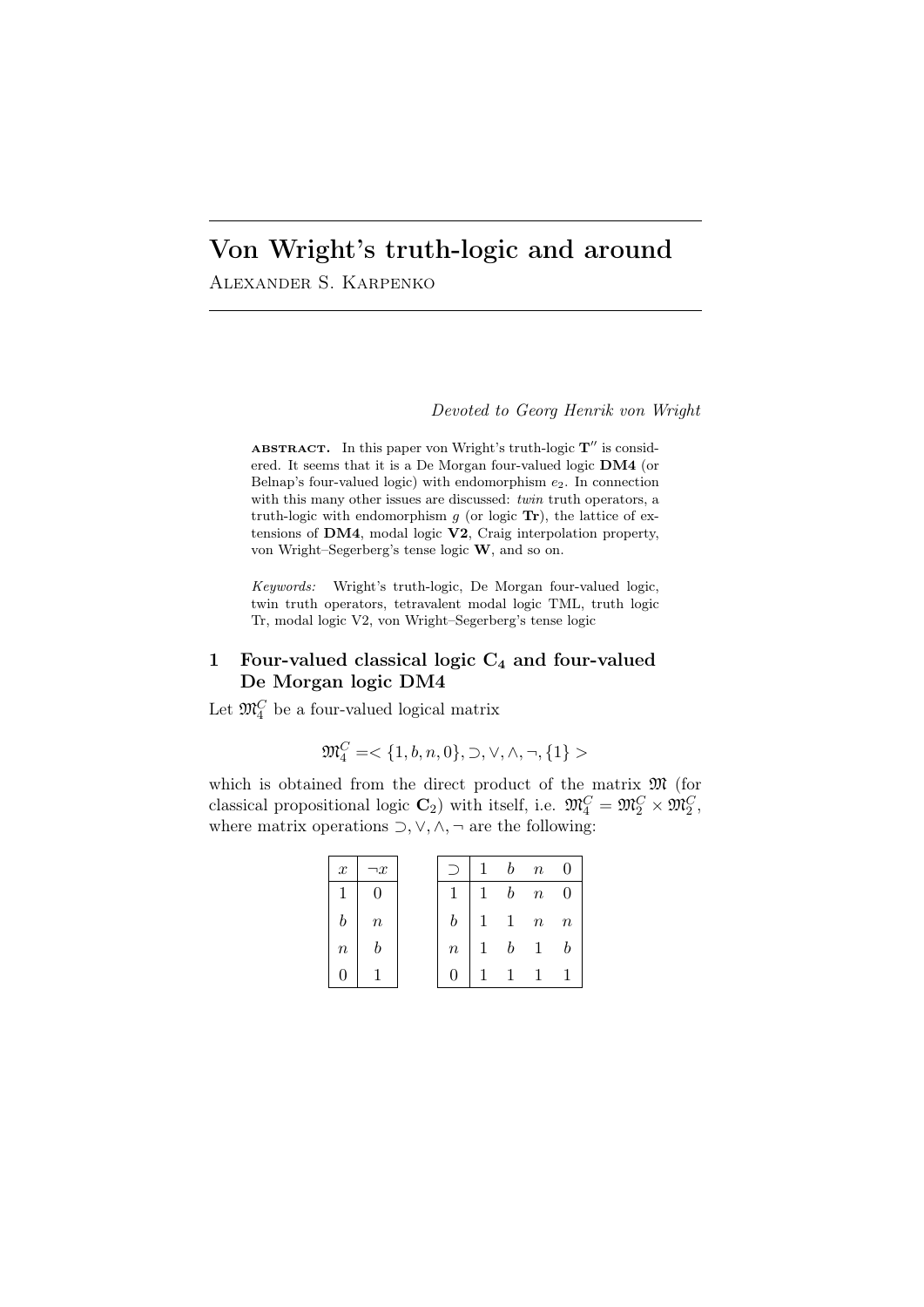*40 Alexander S. Karpenko*

|    |  | $\vee$ 1 b n 0                                  |  |
|----|--|-------------------------------------------------|--|
|    |  | $1 \mid 1 \quad 1 \quad 1 \quad 1$              |  |
|    |  | $b \begin{pmatrix} 1 & b & 1 & b \end{pmatrix}$ |  |
|    |  | $n \mid 1 \quad 1 \quad n \quad n$              |  |
| 0. |  | $1\quad b\quad n\quad 0$                        |  |

Note that the set of truth-values *{*1*, b, n,* 0*}* is partially-ordered in the form  $0 < n, b < 1$ , i.e. *n* and *b* are incomparable. As usual

$$
x \lor y =: \neg x \supset y,
$$
  
\n
$$
x \land y =: \neg(\neg x \lor \neg y),
$$
  
\n
$$
x \equiv y =: (x \supset y) \land (y \supset x).
$$

It is well known that matrix  $\mathfrak{M}_4^C$  is characteristic for calculus  $\mathbf{C}_2$ . The logic with the above operations is denoted as **C**4. As usual, we will denote connectives and the similar operations by the same symbols.

Then the logic with the operations *∨, ∧* and *∼* is called fourvalued De Morgan logic **DM4**, where *∼* is De Morgan negation: *∼* 1 = 0*, ∼ b* = *b, ∼ n* = *n, ∼* 0 = 1 (see [5], [9]). In another terminology, **DM4** is *Belnap's four-valued logic* [3].

## 2 Endomorphismus in the distributive lattices

In [6] the authors point out the fact that the modal and tense operations in a number of modal and tense logics and in corresponding algebras are expressed in terms of endomorphismus in the distributive lattices.

Let us consider one-place operations  $g$ ,  $e_1$  and  $e_2$ 

| $\boldsymbol{x}$ | g(x)    | $e_1(x)$ | $e_2(x)$ |
|------------------|---------|----------|----------|
|                  |         |          |          |
| b                | $\it n$ | 0        |          |
| $\, n$           | h       |          | 0        |
| 0                |         |          |          |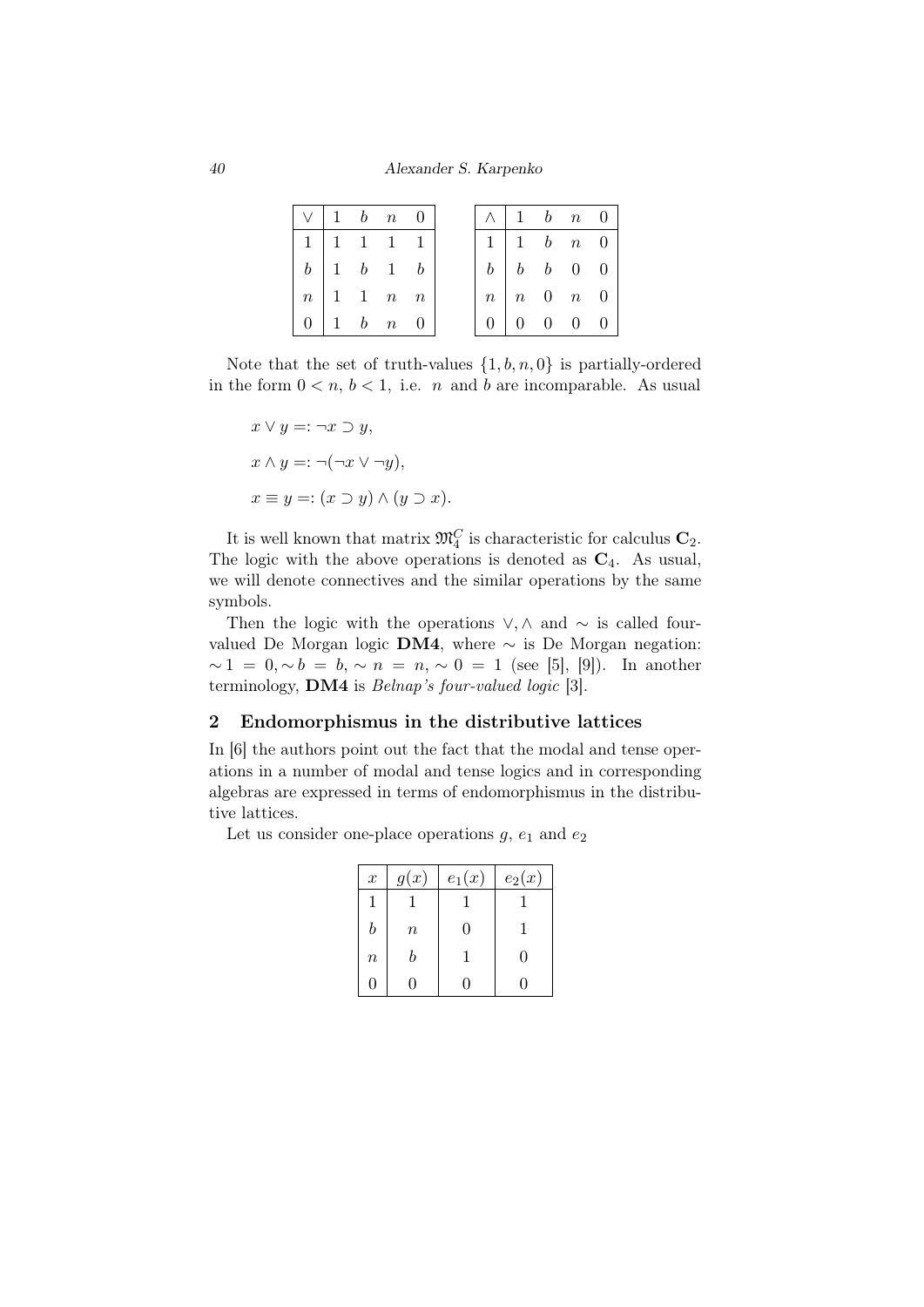which are the endomorphismus in the distributive lattices:

$$
f(x \lor y) = f(x) \lor f(y), f(x \land y) = f(x) \land f(y),
$$
  

$$
f(\neg x) = \neg f(x), f(1) = 1, f(0) = 0, f(x^{\delta}) = (f(x))^{\delta},
$$
<sup>1</sup>

where  $f$  can be any operations from  $g$ ,  $e_1$  and  $e_2$ .

## 3 Von Wright's truth-logic T*′′*

Now in the new terms introduced above we can define Wright's truth-logic. The expansion of  $\text{DM4}$  by the endomorphism  $e_2$  leads to the logic which G.H. von Wright in 1985 denoted as **T***′′***LM** and called a '*truth-logic*' (see [28]). For the sake of brevity, we will denote it as  $\mathbf{T}''$ . Here a truth-operator *T* is the endomorphism  $e_2$ . Note that the following important definitions hold:

(\*) 
$$
e_1(x) =: \sim (e_2(\sim x))
$$
 and  $e_2(x) =: \sim (e_1(\sim x))$ .<sup>2</sup>

It is easy to show that all four-valued  $J_i(x)$ -operations are definable in **T***′′***LM**, where

$$
J_i(x) = \begin{cases} 1, & \text{if } x = i \\ 0, & \text{if } x \neq i \end{cases} (i = 1, n, b, 0).
$$

Thus, we have:

| $\boldsymbol{x}$ | $J_1(x)$ | $J_b(x)$ | $J_n(x)$      | $J_0(x)$     |
|------------------|----------|----------|---------------|--------------|
| 1                |          |          |               |              |
| h                |          |          | $\mathcal{O}$ | $\mathbf{0}$ |
| $\boldsymbol{n}$ |          | 0        |               | $\mathbf{0}$ |
|                  |          |          |               |              |

1  $x^{\delta} =$  $\int x$ , if  $\delta = 1$  $\neg x$ , if  $\delta = 0$ .

 ${}^{2}\text{In}$  [19] a four-valued 'logic of falsehood' **FL4** is formalized. In our terms it is the expansion of the language of  $DM4$  by the endomorphism  $e_1$ . So, in virtue of (*∗*) logics FL4 and **T** *′′* are functionally equivalent.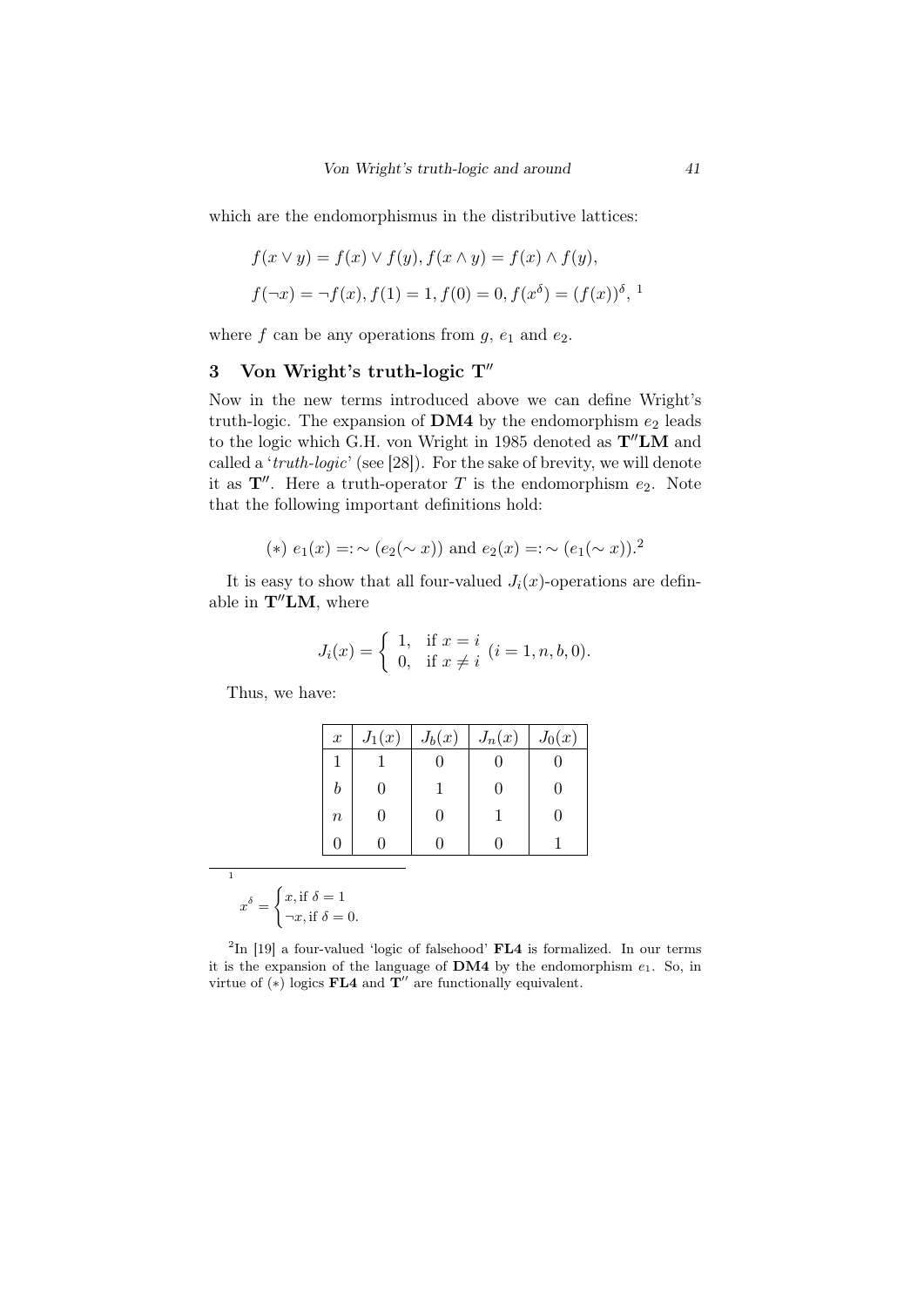One may easily verify that

$$
J_1 =: e_1(x) \wedge e_2(x),
$$
  
\n
$$
J_b =: \sim e_1(x) \wedge e_2(x),
$$
  
\n
$$
J_n =: e_1(x) \wedge \sim e_2(x),
$$
  
\n
$$
J_0 =: \sim e_1(x) \wedge \sim e_2(x).
$$

Note that  $e_2(x) =: J_1 \vee J_b$ . Then Wright's logic  $\mathbf{T}''$  is De Morgan logic **DM4** with all  $J_i(x)$ -operators (but, it is important, without classical negation  $\neg$ ). Note also that in many finite modal logics the operator  $J_1$  is the modal operator of necessity  $\Box$ . Then the wellknown tetravalent modal logic TML is DM4 with the operator  $\Box$ added to its language (see especially  $[9]^3$ ). So  $\mathbf{T}''$  is an extension of TML.

Now we need some additional definitions. A finite-valued logic  $L_n$ with all  $J_i(x)$ -operators is called *truth-complete* logic, and a logic  $\mathbf{L}_n$ is said to be C-*extending* iff in  $L_n$  one can functionally express the binary operations *⊃, ∨, ∧*, and the unary negation operation, whose restrictions to the subset  $\{0,1\}$  coincide with the classical logical operations of implication, disjunction, conjunction, and negation. In virtue of result of [2] every truth-complete and C-extending logic has Hilbert-style axiomatization extending the **C**2. It means that Wright's **T***′′* logic has such an axiomatization. Moreover, it follows from [1] that we have adequate first-order axiomatization for logic **T***′′* with quantifiers.

It is very interesting to generalize given four-valued von Wright's logic, i.e. to consider an arbitrary finite-valued De Morgan logic with all  $J_i(x)$ -operators. As a result, we obtain an entirely new class of many-valued logics which I suggest to call '*Wright's many-valued logics*' and a new class algebras which I suggest to call '*Wright's algebras*'. Then again it follows from [1] that for such logics we have adequate first-order axiomatization.

 ${}^{3}$ However, see also [5].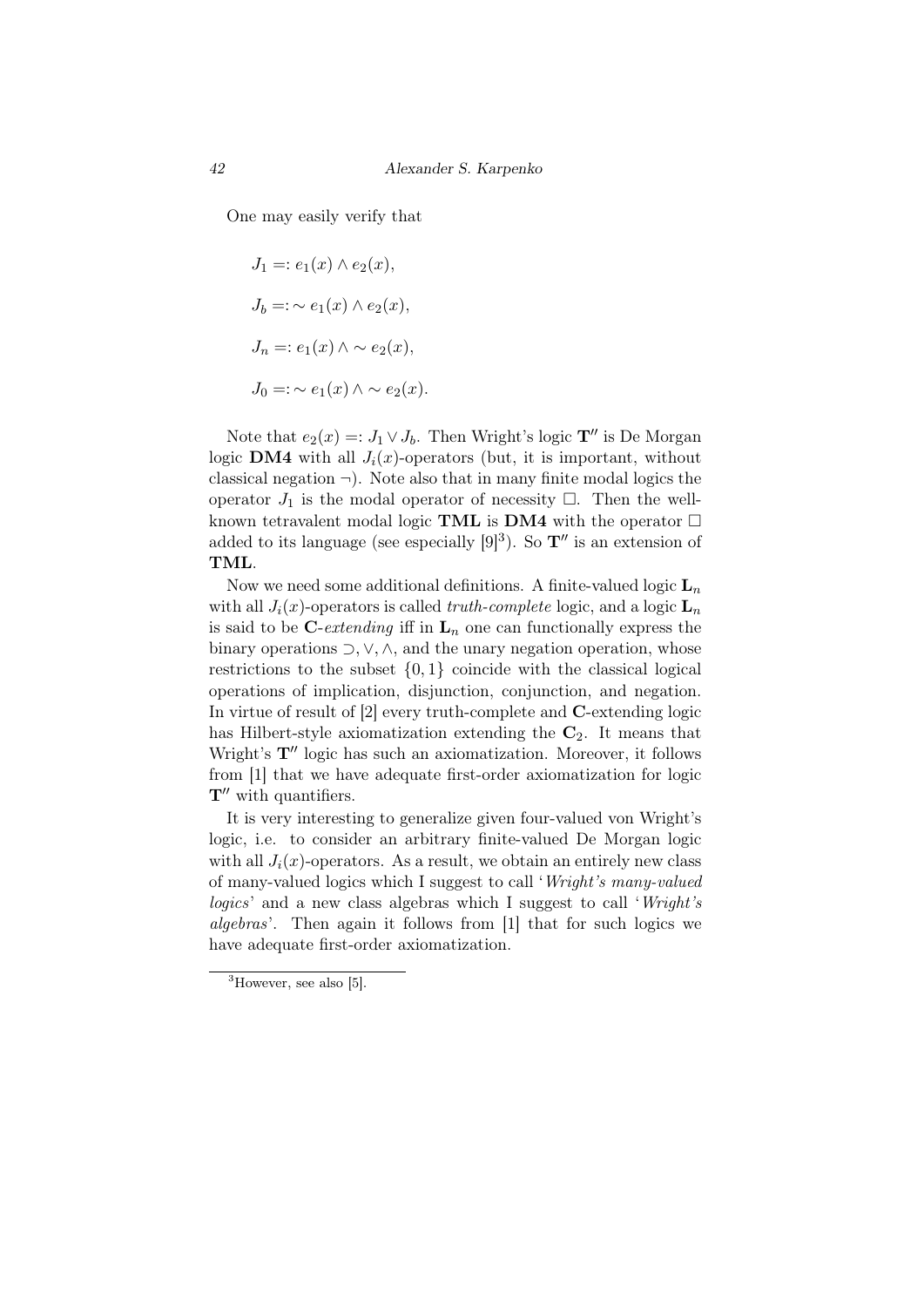## 4 Properties of a truth-operator *T* and the *twin* truth operators

The following two properties of a truth-operator *T* are useful:

- (I)  $T(\sim x) \equiv \sim T(x)$
- (II)  $T(x) \vee T(\sim x)$  the law of excluded middle.

Note that these two conditions are required in the Tarski's axiomatic theory of truth with a predicate symbol *True* (see [12]).

None of these conditions is fulfilled in the logic **T***′′*. However it is interesting to consider the operations  $e_1$  and  $e_2$  as the twin truth operators  $T_1$  and  $T_2$  bearing in mind  $(*)$ . Then

- (I<sup>'</sup>)  $T_1$ ( $\sim$  *x*)  $\equiv$   $\sim$   $T_2$ (*x*)
- (II')  $T_1(x) \vee T_2(\sim x)$  the law of excluded middle.

Here we must note that the main goal pursued by von Wright has been the construction of paraconsistent logic. So the choice of the operations *∼* and *T*<sup>2</sup> is such that the law of contradiction

 $\sim$  (*T*<sub>2</sub>(*x*) ∧ *T*<sub>2</sub>( $\sim$  *x*))

is not valid in **T***′′*. But it is interesting that this law is valid in the form

$$
\sim (T_1(x) \wedge T_2(\sim x))
$$
 or  $\sim (T_2(x) \wedge T_1(\sim x)).$ 

We want to stress that *von Wright's truth logic* with the twin truth operators  $T_1$  and  $T_2$  seems to us very interesting.

#### 5 Logic Tr

Let us consider the expansion of DM4 by the endomorphism *g*. Now the conditions (I)–(II) are fulfilled. Note that operators *∼* and *g* commute among themselves, i.e.

$$
\sim g(x) \equiv g \sim (x).
$$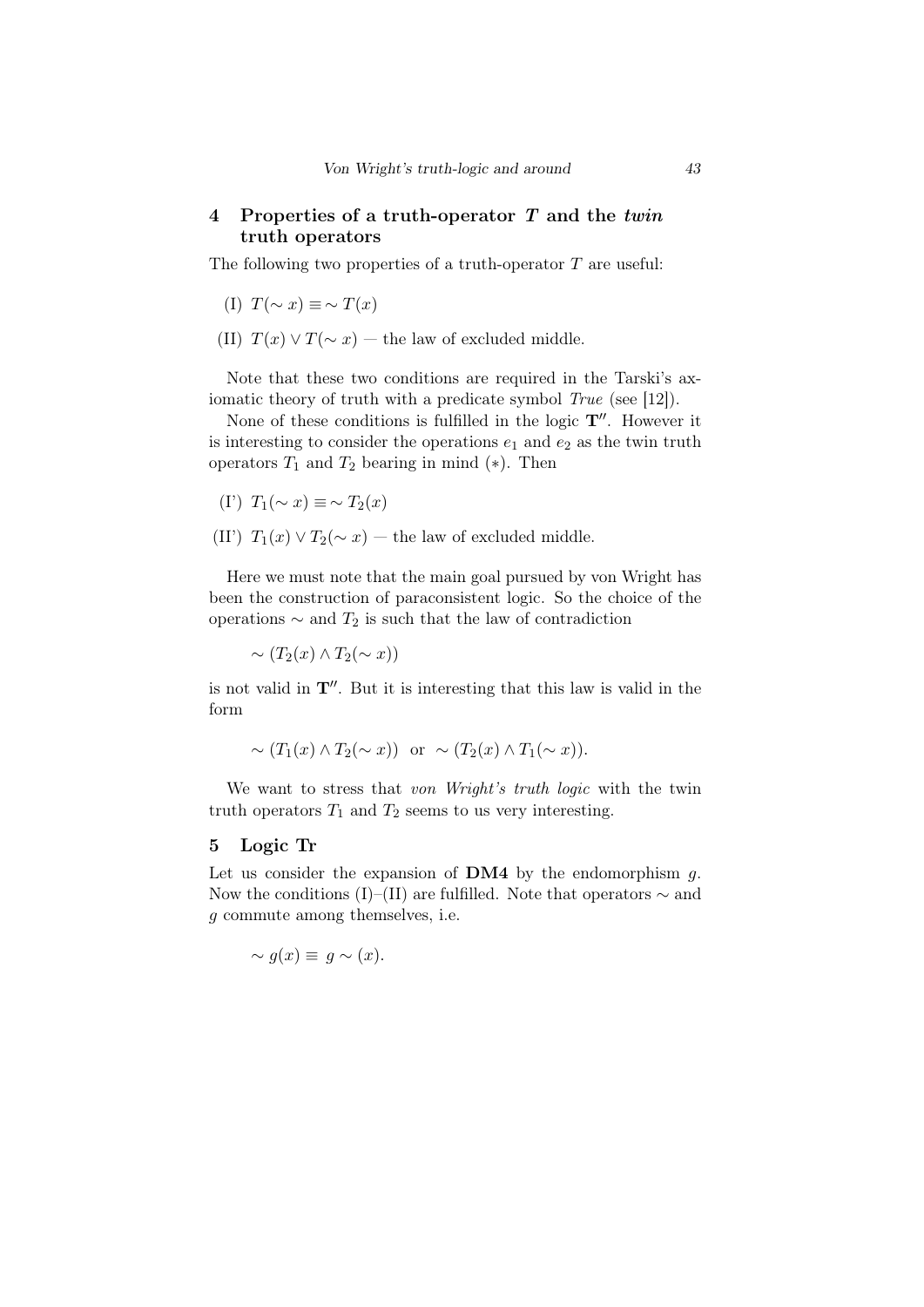Moreover, this allows to define the classical negation *¬*:

 $\neg(x)$  =:  $\sim$  *g*(*x*).

We denote a *truth* logic with the set of operations  $\{\vee, \wedge, \sim, g\}$ by Tr.

There is a very simple and nice axiomatization of this logic (see justification below), where the operation *T* is *g*:

(A0) Axioms of classical propositional logic **C**2.

- $(T(A \supset B) \equiv (TA \supset TB)$ .
- $(A2)$  *¬TA*  $\equiv$  *T¬A*.
- $(A3)$  *TTA*  $\equiv$  *A*.

The single rule of inference: *modus ponens*. 4

It is worth to mention that there is a generalized truth-value space in kind of *bilattice* (see [11]). Indeed, smallest nontrivial bilattice is just the four-valued Belnap's logic. In [8] M. Fitting extends a firstorder language by notation for elementary arithmetic, and builds the theory of truth based on bilattice. This four-valued theory of truth is an alternative to Tarsky's approach.

Also in one case, Fitting extends this language by the operation '*conflation*' (endomorphism *g*).

## 6 Interrelations between **T***′′* and Tr

Let  $P_4$  be Post's four-valued functionally complete logic (see [20]). The set operation  $R$  is called functionally *precomplete* in  $P_4$  if every enlargement  ${R, f} = R \cup {f}$  of the set *R* by an operation *f* such that  $f \notin R$  and  $f \in P_4$  is functionally complete.

It is not difficult to prove, that the logic with the set of the operations  $\{\vee, \wedge, \sim, e_2, g\}$  is four-valued Lukasiewicz logic  $L_4$  which first appeared in [15]). According to Finn's result  $L_4$  is precomplete in  $P_4$  (see [4]). Note that in  $L_4$ 

 $4$ At the time of my report G. Sandu had asked about the logic Tr with the axiom (*A*4)  $TA \equiv A$ . Let's denote this logic by  $\text{Tr}^c$ . If we take the operation *T* as identity operation of **C**<sup>2</sup> then the logic **Tr<sup>c</sup>** is a conservative extension of **C**2.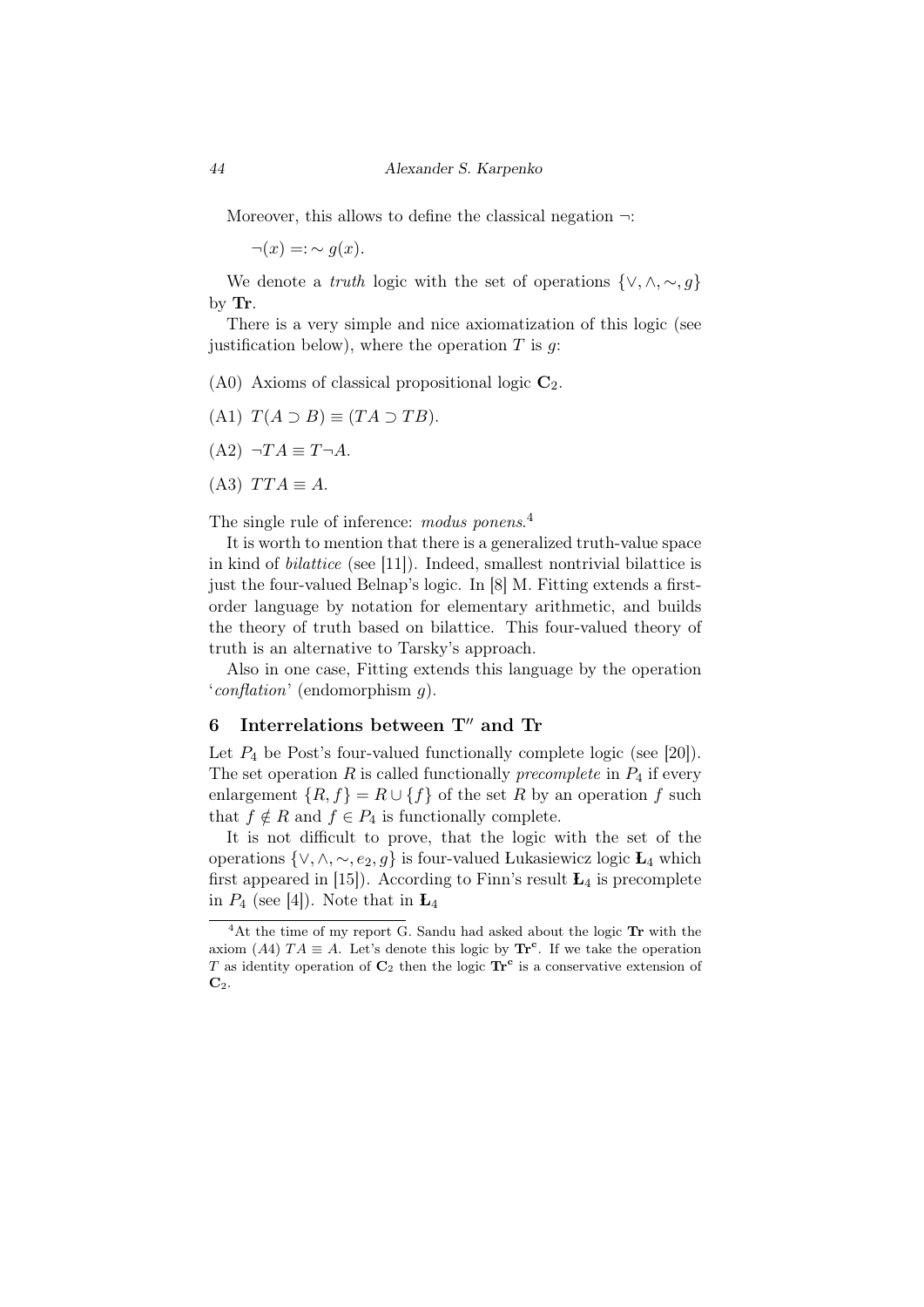$$
x \lor y = max(x, y)
$$
 and  $x \land y = min(x, y)$ ,

i.e. the truth-values in  $L_4$  are linearly-ordered<sup>5</sup>.

As a result, we have the following lattice of extensions of DM4:



### 7 Modal logic V2

In [25] Sobochinski presents the formula  $(\beta_2)$ :

$$
\Box p \vee \Box (p \supset q) \vee \Box (p \supset \neg q).
$$

He establishes that it is not provable in **S5**, and **S5** plus  $(\beta_2)$  is not classical calculus  $C_2$ . In [26] this logic is denoted by **V2**. As a consequence of Scroggs' result about *pretabularity* of S5<sup>6</sup> logic V2 is finite-valued one. It was remarked that four-valued matrix of 'group III' from [14], i.e. matrix

$$
\langle \{1, b, n, 0\}, \supset, \neg, \Box, \{1\} \rangle,
$$

is characteristic for  $V2$  (see e.g. [5, p. 190]).

In  $[6]$  it has been shown that logics  $\text{Tr}$  and  $\text{V2}$  are functionally equivalent:

<sup>5</sup> In details about different finite-valued logics see in [13, ch. 5].

 ${}^6A$  logic *L* is said to be *pretabular* if it is not finite (tabular), but its proper extension is finite. Scroggs [22] has shown that S5 has no finite characteristic matrix but every proper normal extension does.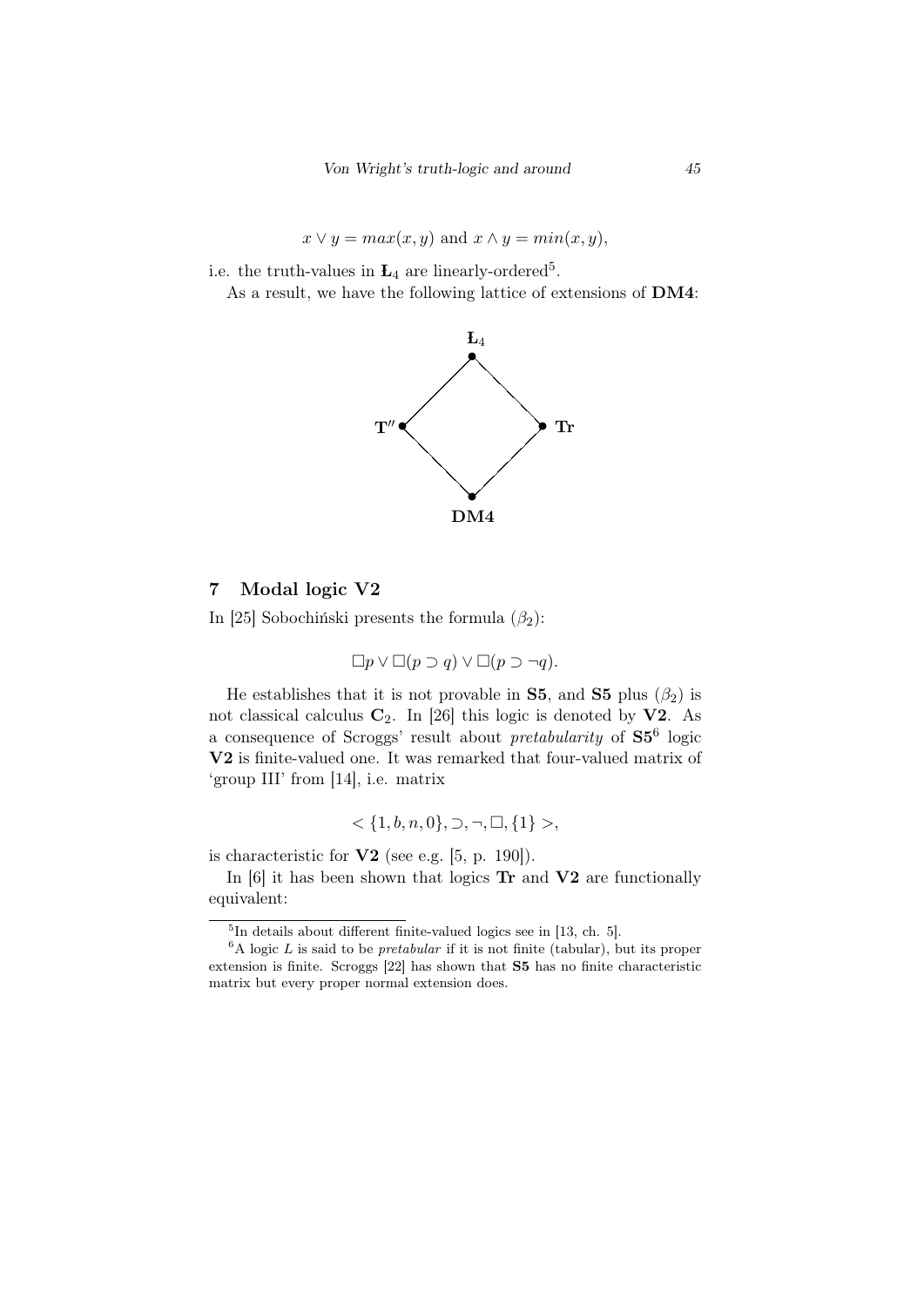$$
\Box p =: p \land g(p),
$$
  
\n
$$
\Diamond p =: \neg \Box \neg p,
$$
  
\n
$$
g(p) =: \Box p \lor (\neg p \land \Diamond p).
$$
<sup>7</sup>

Note that in [5] an algebraic semantics (named to *MB*-algebras) has been developed for logic **Tr** (V2). *MB*-algebra is an expansion of De Morgan algebra by Boolean negation *¬*. In this case  $g(x) = ∼ ∎(x) = ∩ (x)$ . It is interesting that Pynko [21] introduces a similar algebraic structure called *De Morgan boolean algebra*. He also suggests Gentzen-style axiomatization of four-valued logic denoted by DMB4.

In [17] Maksimova considers all normal extensions of modal logic S4 with the *Craig interpolation property*. From this it follows that modal logic V2 is the *single* normal extension of modal logic S5 with the Craig interpolation property (between  $S5$  and  $C_2$ ). Since the logics Tr and V2 are functionally equivalent then the following theorem can be proved:

Theorem 1. *A logic Tr has the Craig interpolation property.*

## 8 Von Wright–Segerberg's tense logic W

It is interesting that we can come to the logic Tr on the basis of an entirely different considerations. In [27] von Wright presents a tense logic 'And next' which deals with discrete time. In [23] Segerberg reformulates it under the name W and provides other proofs of completeness theorem, and decision procedure.<sup>8</sup>

A logic  $W$  is a very simple propositional logic in which a new unary operation *S* with the intuitive meaning of 'tomorrow' is added to the language of the classical propositional calculus.  $W$  is axiomatized in the following way:

- (A0) Axioms of classical propositional logic **C**2.
- $(A1)$   $S(A \supset B) \equiv (SA \supset SB).$
- $(A2) \neg SA ≡ S\neg A$ .

 $7$ However, see [23, p. 49].

<sup>8</sup>For detailed overview of von Wright's tense logic see Segerberg's paper [24].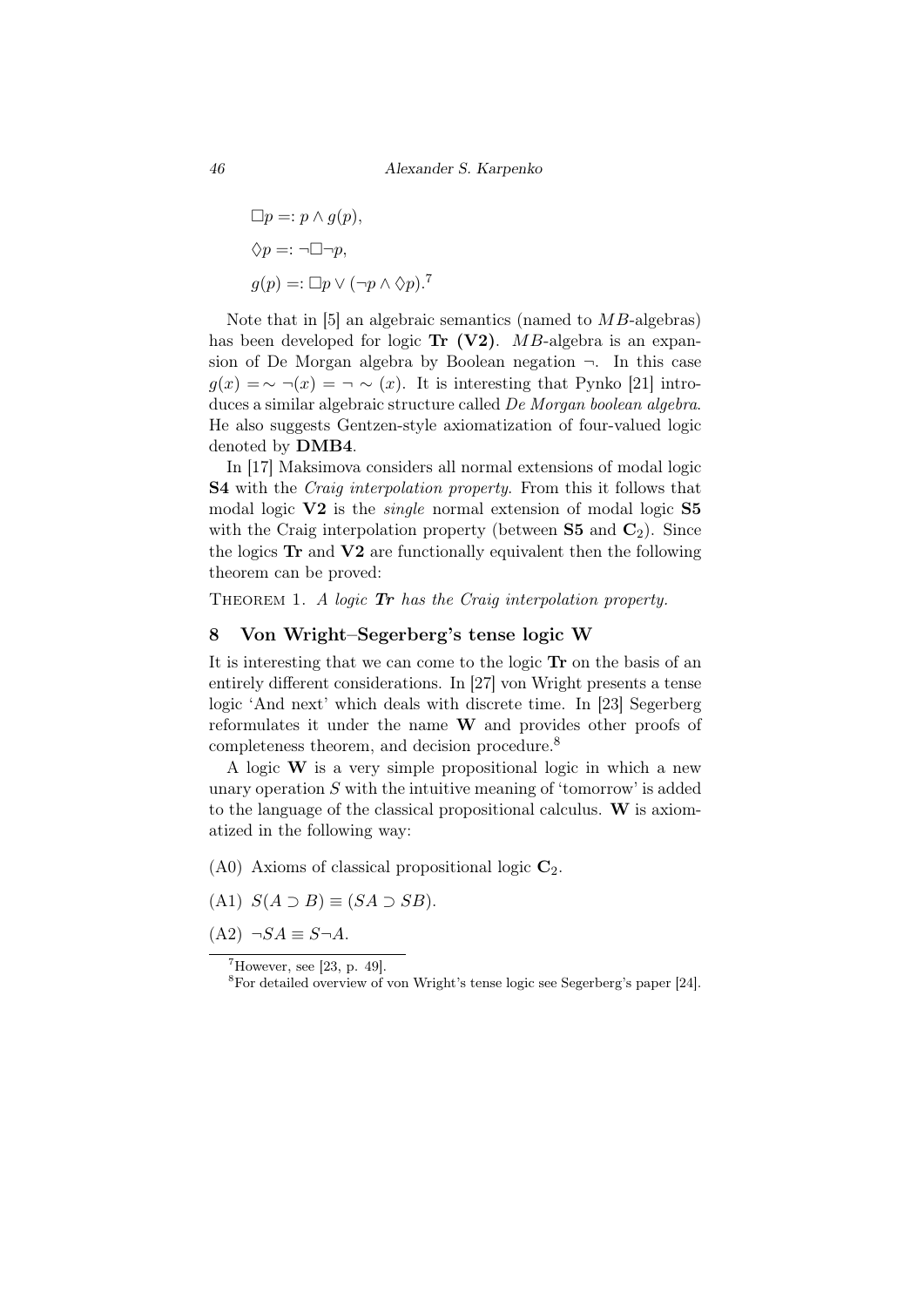The rules of inference:

- R1. *Modus ponens*,
- R2. *From A follows SA*.

Segerberg suggests the following Kripke-style semantics for W (this semantics in a simplified way is presented in [7, p. 288]). Let  $N = 0, 1, 2, \ldots$  be the set of possible worlds. Valuation  $v(p_i, w) =$ 1,0 ('truth', 'falsehood') for propositional variables  $p_i$  and  $w \in N$ . For  $\supset$  and  $\neg$  as usual, and for *SA* :  $v(SA, w) = v(A, w + 1)$ . Pay attention that W is the logic that defines the set formulas valid in *N*.

Concerning the logic W there are the following meta-logical results:

- 1) There is no finite axiomatization of W with modus ponens as sole inference rule [23].
- 2) Logic W is pretabular [7].

It is worth emphasizing that in [6] Mučhnik has devised algebraic semantics for W, named *Bg*-algebras, and has proved Stone's representation theorem for them. Here it is noted that *Bg*-algebra with involution, where  $gg(x) = x$ , corresponds to the logic **V2**. Thus we again have come to the logic Tr.

Note than in [18] Kripke frame, consisting two possible worlds, is represented for **V2**. Here we describe Kripke frame  $i = \langle T, R \rangle$ for  $W$  and  $Tr$ , where  $T$  is the set of instants of time.

A Kripke frame  $i = T, R >$  is a frame for W if the following conditions fulfill:

1. *∀w ∈ T ∃v ∈ T wRv*

'*from every point (instant) something is accessible*'.

2.  $\forall w \in T \ \forall v_1 \in T \ \forall v_2 \in T(wRv_1 \& wRv_2 \Rightarrow v_1 = v_2)$ 

'*from every point no more than one point is accessible*'.

And for Tr it is necessary to add: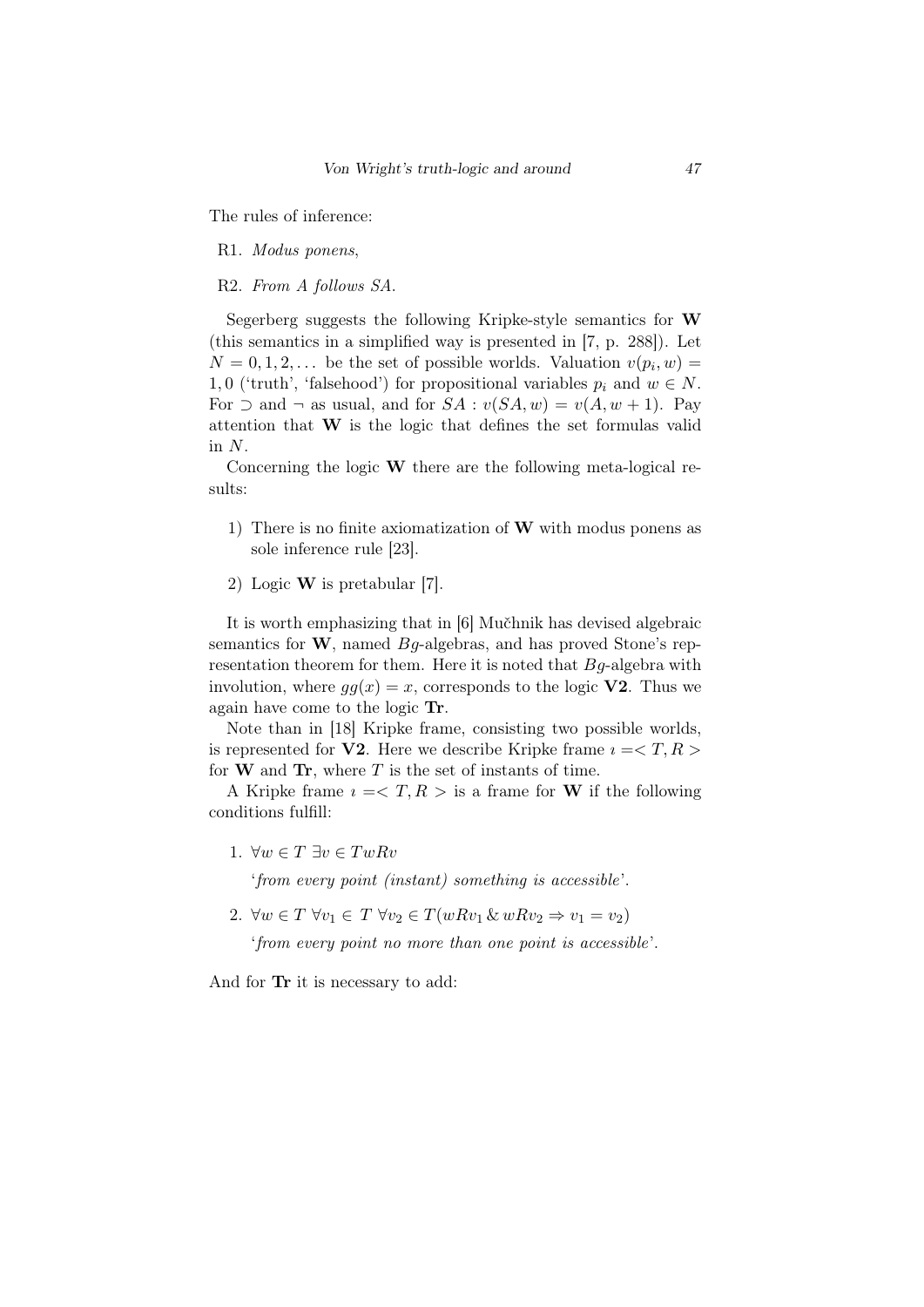3.  $\forall w_1 \in T \ \forall w_2 \in T \ \forall w_3 \in T(w_1 R w_2 \ \& \ w_2 R w_3 \Rightarrow w_3 = w_1)$ 

'*from every point in two steps we once again find ourselves in the same point*'.

THEOREM 2. *Logic*  $W + axiom (A3)$   $SSA \equiv A$  *and logic* **Tr** *are the same as the sets of derivable formulas.*

#### References

- [1] ANSHAKOV, O. M., and S. V. RYCHKOV, On the axiomatization of finite-valued logical calculi, *Math. USSR Sbornik* 51:473–491, 1985.
- [2] ANSHAKOV, O. M., and S. V. RYCHKOV, On finite-valued propositional logical calculi, *Notre Dame Journal of Formal Logic* 36(4):606–629. 1995.
- [3] Belnap, N. D., A useful four-valued logic, in G. Epstein, and J. M. Dunn (eds.), *Modern Uses of Multiple-Valued Logic*, Reidel, Dordrecht, 1977, pp. 7–37.
- [4] BOČVAR, D. A., and V. K. FINN, On many-valued logics that permit the formalization of analysis of antinomies, I, in D. A. Bochvar (ed.), *Researches on Mathematical Linguistics, Mathematical Logic and Information Languages*, NAUKA Publishers, Moscow, 1972, pp. 238–295 (in Russian).
- [5] ERMOLAEVA, N. M., and A. A. MUČNIK, A modal extensions of Hao Wang-type of logical calculi, in D. A. Bočvar (ed.), *Investigations on Formalized Language and Non-Classical Logics*, NAUKA Publishers, Moscow, 1974, pp. 172–193 (in Russian).
- [6] ERMOLAEVA, N. M., and A. A. MUČNIK, Modal logics defined by endomorpismus in distributive lattices, in D. A. Bočvar and V. N. Grishin (eds.), *Investigations on the Set Theory and Non-classical Logics*, NAUKA Publishers, Moscow, 1976, pp. 229–246 (in Russian).
- [7] ERMOLAEVA N. M., and A. A. MUČNIK, A pretabular tense logic, in A. I. Mihailov (ed.), *Investigations on Non-classical Logics and the Set Theory*, NAUKA Publishers, Moscow, 1979, pp. 288–297 (in Russian).
- [8] Fitting, M., Bilattices and the theory of truth, *Journal of Philosophical Logic* 18:225-–256, 1989.
- [9] Font, J. M., Belnap's four-valued logic and De Morgan lattices, *Logic Journal of the IGPL* 5(3):413–440, 1997.
- [10] Font, J. M., and M. Rius, An abstract algebraic logic approach to tetravalent modal logics, *The Journal of Symbolic logic* 65(2):481–518, 2000.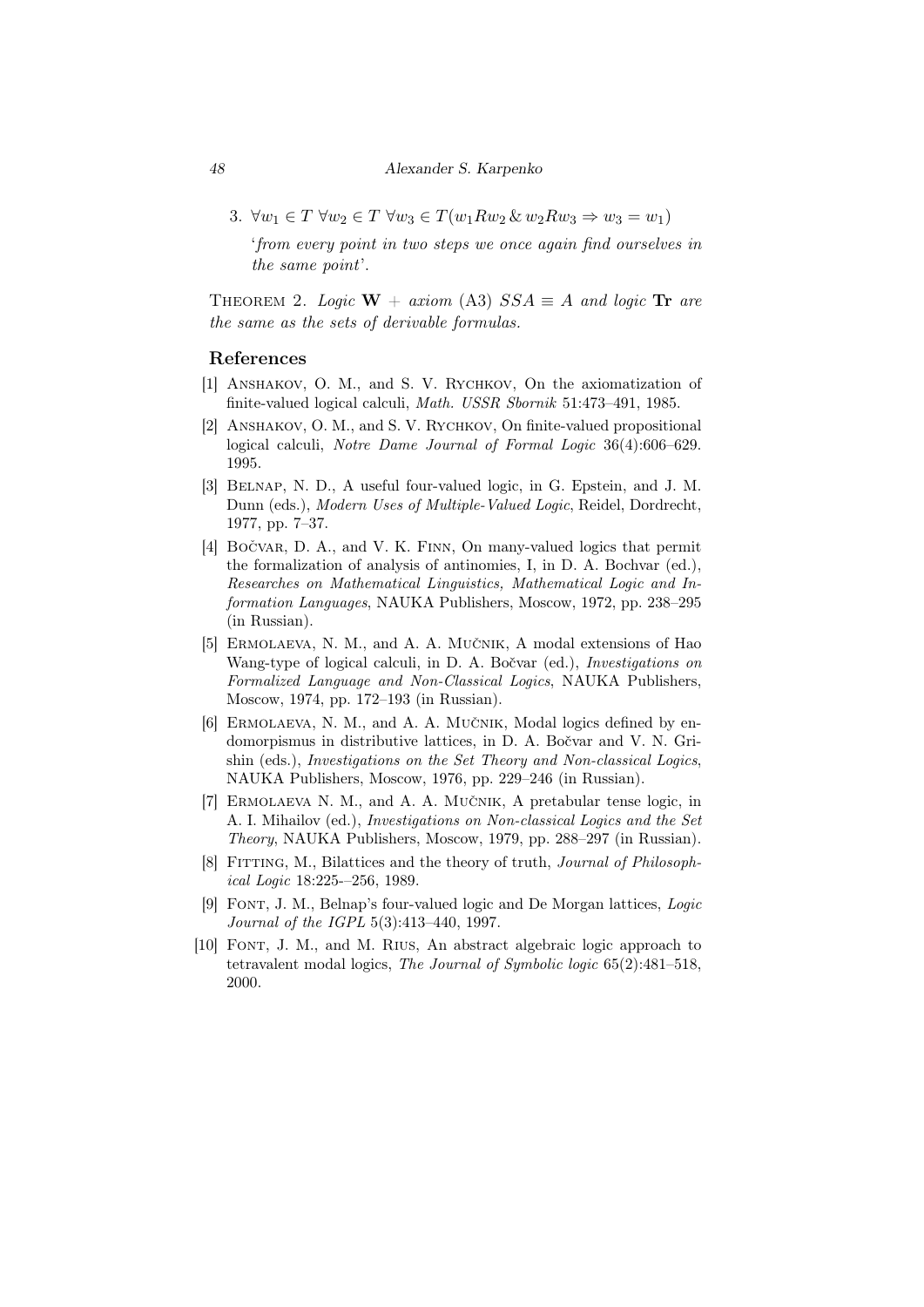- [11] Ginsberg, M. L., Multivalued logics: A uniform approach to inference in artificial intelligence, *Computational Intelligence* 4(3):265—315, 1988.
- [12] Halbach, V., Axiomatic theories of truth, in *Stanford Encyclopedia of Philosophy*, ed. E. N. Zalta, 2009, http://plato.stanford.edu/ entries/truth-axiomatic/.
- [13] Karpenko, A. S., *Development of Many-Valued Logic*, URSS, Moscow, 2010.
- [14] Lewis, C. I., and C. H. Langford, *Symbolic Logic*, N. Y., 1932 (2nd ed. in 1959).
- [15] Lukasiewicz, J., Interpretacja liczbowa teorii zda´n, *Ruch Filozoficzny* 7:92–93, 1922/1923. (English trans.: A numerical interpretation of theory of propositions, in Lukasiewicz, J., *Selected Works*, North-Holland & PWN, Amsterdam & Warszawa, 1970, pp. 129–130.
- [16] Lukasiewicz, J., A system of modal logic, *The Journal of Computing Systems* 1:111–149, 1953.
- [17] Maksimova, L. L., Interpolation theorems in modal logics and amalgamable varieties of topoboolean algebras, *Algebra i Logica* 18(5): 556– 586. 1979 (in Russian).
- [18] Meshi, V. Y., Kripke's semantics for modal systems including S4.3, *Mathematical Notes* 15(6):875–884, 1974 (in Russian).
- [19] Pavlov, S. A., Logic of falsehood FL4, in *Proceedings of the Reseach Logical Seminar of Institute of Philosophy of Russian Academy of Sciences*, IFRAN, Moscow, 1994, pp. 14-35 (in Russian).
- [20] POST, E. L., Introduction to a general theory of elementary propositions, *American Journal of Mathematics* 43(3):163–185, 1921. (Repr. in J. van Heijenoort (ed.), *From Frege to Gödel: A Source Book in Mathematical Logic, 1879—1931*, Harvard Univ. Press, Cambridge, 1967, pp. 264–283).
- [21] Pynko, A. P., Functional completeness and axiomatizability within Belnap's four-valued logic and its expansion, *Journal of Applied Non-Classical Logics* 9(1):61–105, 1999.
- [22] Scroggs, S. J., Extensions of the Lewis system S5, *The Journal of Symbolic Logic* 16:112–120, 1951.
- [23] SEGERBERG, K., On the logic of 'To-morrow', *Theoria* 33(1):46–52, 1967.
- [24] Segerberg, K., Von Wright's tense logic, in V.A. Smirnov (ed.), *Logical Deduction*, NAUKA Publishers, Moscow, 1979, pp. 173–205 (in Russian). (English version in P. A. Schilpp, and L. E. Hahn (eds.), *The*